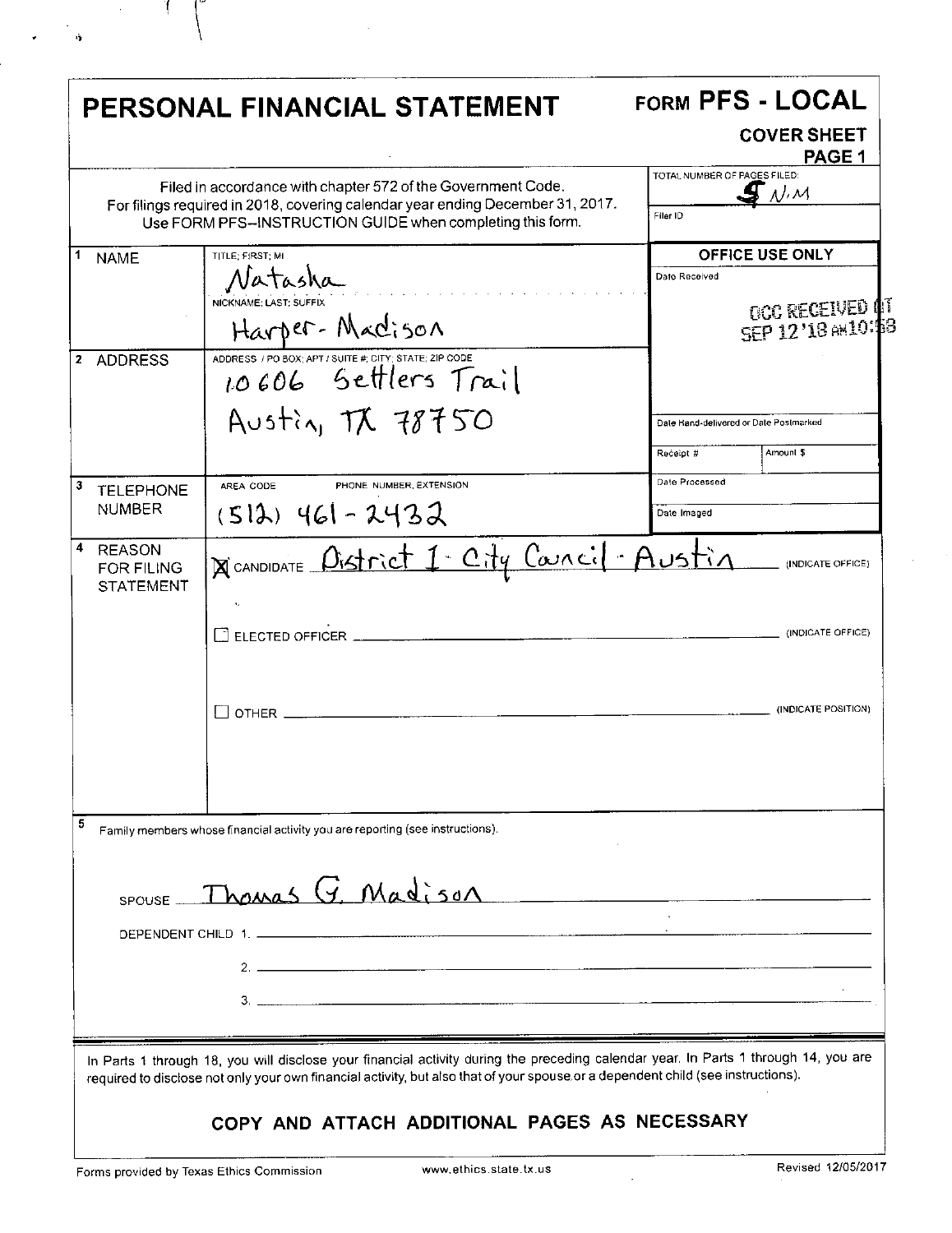### PERSONAL FINANCIAL STATEMENT COVER SHEET

# PAGE 2

On this page, indicate any Parts of Form PFS that are not applicable to you. If you do not place a check in a box, then pages for that Part must be included in the report. If you place a check in a box, do NOT include pages for that Part in the report.

### 6 PARTS NOT APPLICABLE TO FILER

- $\Box$  N/A Part 1A Sources of Occupational Income
- N/A Part 1B-Retainers
- M N/A Part 2 Stock
- N/A Part 3 Bonds, Notes & Other Commercial Paper
- M/A Part 4 Mutual Funds
- N/A Part 5 Income from Interest, Dividends, Royalties & Rents
- $\boxtimes$  N/A Part 6 Personal Notes and Lease Agreements
- $\Box$  N/A Part 7A Interests in Real Property
- $\boxtimes'$  N/A Part 7B Interests in Business Entities
- $M$  N/A Part 8 Gifts
- E N/A Part 9 Trust Income
- M/A Part 10A Blind Trusts
- $\boldsymbol{\nabla}$  N/A Part 10B Trustee Statement
- N/A Part 11A Assets of Business Associations
- ^/A Part 11B Liabilities of Business Associations
- B^N/A Part 12 Boards and Executive Positions
- S3' N/A Part 13 Expenses Accepted Under Honorarium Exception
- ^ N/A Part 14 Interest in Business in Common with Lobbyist
- N/A Part 15 Fees Received for Services Rendered to a Lobbyist or Lobbyist's Employer
- N/A Part 16 Representation by Legislator Before State Agency
- N/A Part 17 Benefits Derived from Functions Honoring Public Servant
- N/A Part 18 Legislative Continuances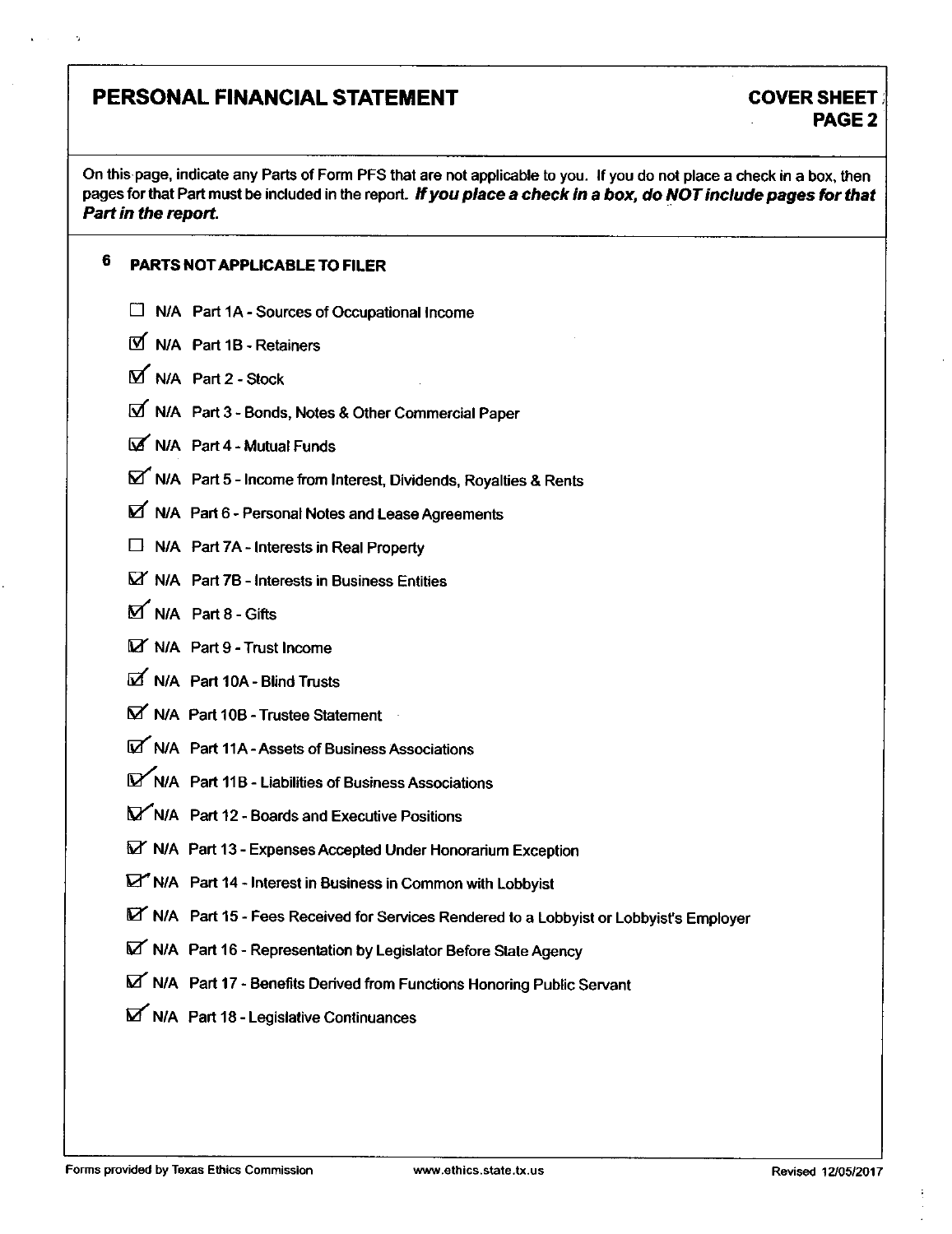## **SOURCES OF OCCUPATIONAL INCOME PART 1A**

**If the requested information is not applicable, indicate that on Page 2 of the Cover Sheet, and do NOT include this page in the report.** 

When reporting information about a dependent child's activity, indicate the child about whom you are reporting by providing the number under which the child is listed on the Cover Sheet.

| <b>INFORMATION RELATES TO</b>                                        | $\Box$ Filer    | <b>V</b> SPOUSE        | DEPENDENT CHILD                                                               |  |
|----------------------------------------------------------------------|-----------------|------------------------|-------------------------------------------------------------------------------|--|
| $\boldsymbol{z}$<br><b>EMPLOYMENT</b><br><b>MEMPLOYED BY ANOTHER</b> | City of Austin  | Austin Fire Department | NAME AND ADDRESS OF EMPLOYER / POSITION HELD                                  |  |
| <b>I I SELF-EMPLOYED</b>                                             |                 |                        | Austin, TX 78768-2920<br>Lieutenant - Fire man                                |  |
| <b>INFORMATION RELATES TO</b>                                        | $\square$ filer | <b>I</b> SPOUSE        | $\Box$ Dependent child $\Box$                                                 |  |
| <b>EMPLOYMENT</b><br><b>EMPLOYED BY ANOTHER</b>                      |                 | Austin, $TX$ 78739     | NAME AND ADDRESS OF EMPLOYER / POSITION HELD<br>Fivemen Dryerman - Contractor |  |
| <b>YSELF-EMPLOYED</b>                                                |                 | Dryer Vent Cleaning    | NATURE OF OCCUPATION                                                          |  |
| <b>INFORMATION RELATES TO</b>                                        | <b>FILER</b>    | $\Box$ SPOUSE          | DEPENDENT CHILD                                                               |  |
| <b>EMPLOYMENT</b>                                                    |                 |                        | NAME AND ADDRESS OF EMPLOYER / POSITION HELD                                  |  |
| <b>EMPLOYED BY ANOTHER</b>                                           |                 |                        |                                                                               |  |
| <b>SELF-EMPLOYED</b>                                                 |                 |                        | <b>NATURE OF OCCUPATION</b>                                                   |  |
| COPY AND ATTACH ADDITIONAL PAGES AS NECESSARY                        |                 |                        |                                                                               |  |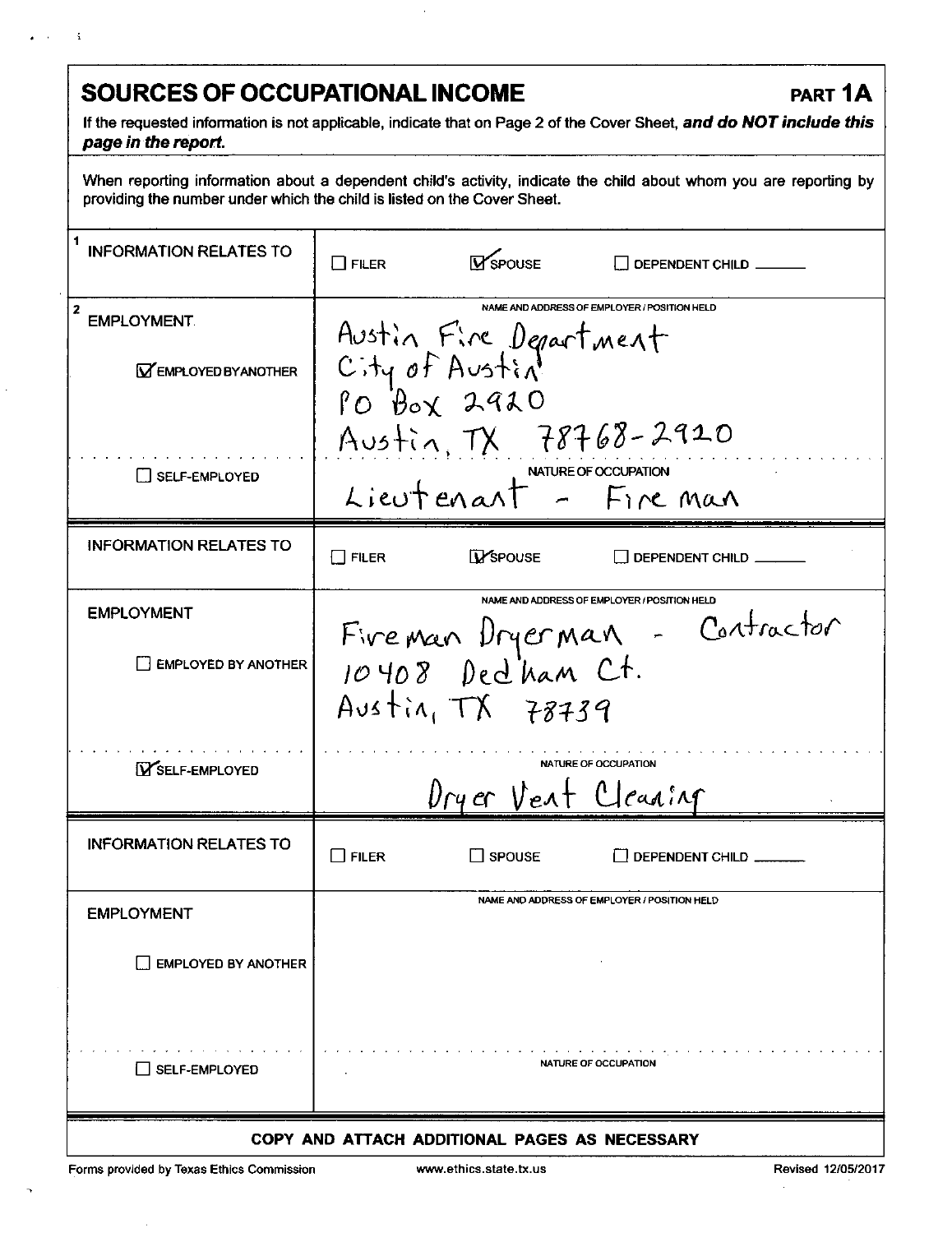### INTERESTS IN REAL PROPERTY PART 7A

If the requested information is not applicable, indicate that on Page 2 of the Cover Sheet, and do NOT include this page in the report.

Describe all beneficial interests in real property held or acquired by you, your spouse, or a dependent child during the calendar year. If the interest was sold, also indicate the category of the amount of the net gain or loss realized from the sale. For an explanation of "beneficial interest" and other specific directions for completing this section, see FORM PFS-INSTRUCTION GUIDE.

When reporting information about a dependent child's activity, indicate the child about whom you are reporting by providing the number under which the child is listed on the Cover Sheet.

| 1<br><b>HELD OR ACQUIRED BY</b>                                                                       | $\mathbf{z}$ spouse<br>$\mathbf{M}$ FILER<br>DEPENDENT CHILD                                             |  |  |
|-------------------------------------------------------------------------------------------------------|----------------------------------------------------------------------------------------------------------|--|--|
| <sup>2</sup> STREETADDRESS<br>NOT AVAILABLE                                                           | STREET ADDRESS, INCLUDING CITY, COUNTY, AND STATE<br>10606 Settlers Trail<br>$A \cup s \nmid \lambda, T$ |  |  |
| 3<br><b>DESCRIPTION</b><br>i Lots<br><b>ACRES</b>                                                     | NUMBER OF LOTS OR ACRES AND NAME OF COUNTY WHERE LOCATED<br>$\mathcal N$                                 |  |  |
| 4<br><b>NAMES OF PERSONS</b><br>RETAINING AN INTEREST<br>NOT APPLICABLE<br>(SEVERED MINERAL INTEREST) | Natasha Harper-Madison<br>Thomas G. Madison<br>Pentaggn Federal Credit Union                             |  |  |
| 5<br>IF SOLD<br><b>NET GAIN</b><br><b>NETLOSS</b>                                                     | $\Box$ \$5,000--\$9,999 $\Box$ \$10,000--\$24,999<br>$\Box$ \$25,000--OR MORE<br>LESS THAN \$5,000       |  |  |
| HELD OR ACQUIRED BY                                                                                   | DEPENDENT CHILD<br>SPOUSE<br>$\Box$ filer                                                                |  |  |
| <b>STREET ADDRESS</b><br><b>NOT AVAILABLE</b>                                                         | STREET ADDRESS, INCLUDING CITY, COUNTY, AND STATE                                                        |  |  |
| <b>DESCRIPTION</b><br>LOTS<br><b>ACRES</b>                                                            | NUMBER OF LOTS OR ACRES AND NAME OF COUNTY WHERE LOCATED                                                 |  |  |
| NAMES OF PERSONS<br>RETAINING AN INTEREST<br>NOT APPLICABLE<br>(SEVERED MINERAL INTEREST)             |                                                                                                          |  |  |
| IF SOLD<br>$\Box$ NET GAIN<br><b>NET LOSS</b>                                                         |                                                                                                          |  |  |
| COPY AND ATTACH ADDITIONAL PAGES AS NECESSARY                                                         |                                                                                                          |  |  |